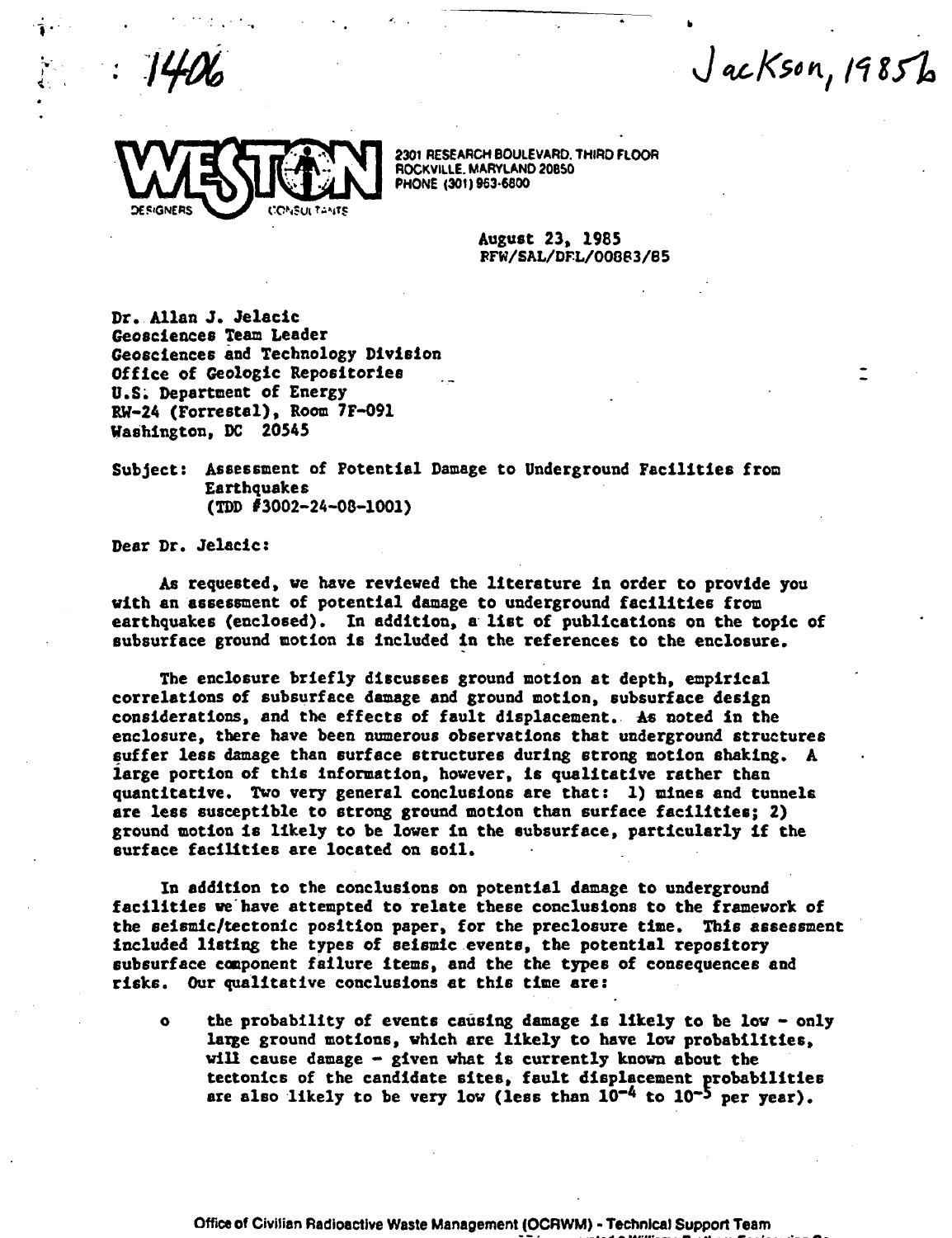August 23, 1985 Dr. Allan J. Jelacic Page 2

 $\sim 10^{10}$ 

- damage to subsurface facilities from either ground motion or fault  $\bullet$ displacement is likely to be localized - this may indicate that potential radionuclide release may not be significant because few, if any, canisters would be damaged.
- potential flooding should be investigated, particularly if the  $\bullet$ mitigative system is adversely affected by the earthquake. The flooding could impact retrievability.
- other systems used in retrievability, such as the shaft, hoist, and  $\bullet$ transportation systems may be issues for consideration regarding seismic design requirements.

These conclusions should be considered qualitative and non-site specific. Site-specific data and performance assessment models will be needed to make final conclusions regarding potential Impact of earthquakes on underground facilities.

In addition to the conclusions above, for the Nevada Project it Is recommended that they investigate if it is feasible to estimate shaking at the tunnel sites (such as & Tunnel) from the weapons tests within Yucca Flat and Rainer Mesa. This would be good qualitative evidence to support the occurrence of minimum levels of ground motion below which no damage has been caused to the subsurface support systems.

If you have any questions regarding the above conclusions or the enclosure please contact Jeff Kimball at 963-5233 or myself at 963-5211. This is in partial fulfillment of TDD #3002-24-08-1001.

Sincerely,

ROY F. WESTON INC.

Robert E. Jackson, Manager Site Assessment

Approved By

William M. Hewit)

Enclosure

- cc: W. Purcell W. M. Hewitt
	-
	-
	-
	-
	-
	-
	- C. Klingsberg D. Gardner

J. W. Bennett D. Siefken J. Kimball R. Stein M. Pendleton H. Brandt **D. Fenster**<br>
J. Fiore **D. K. Czyscin** K. Czyscinski D. Youngberg V. Montenyohl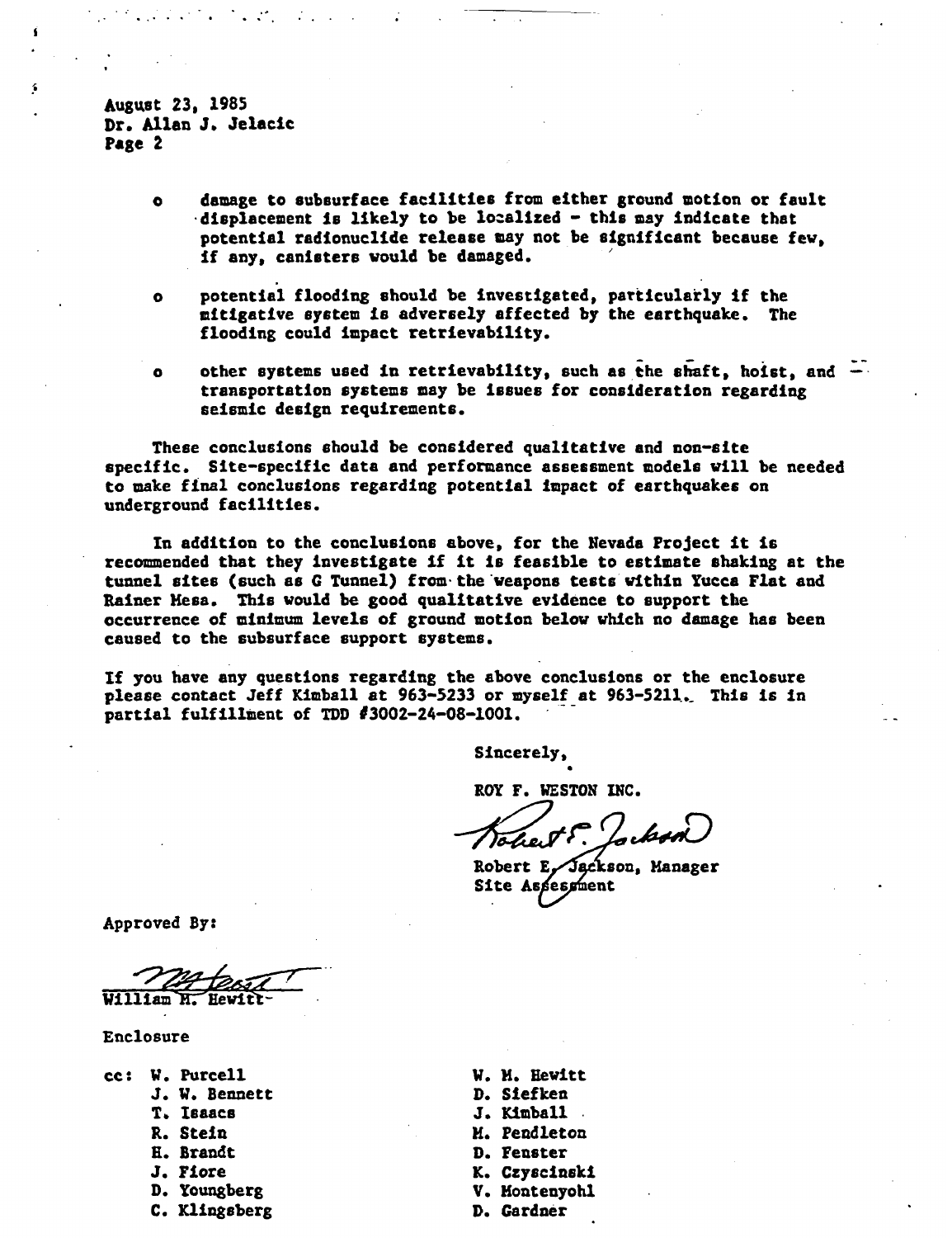#### ASSESSMENT OF POTENTIAL DAMAGE TO UNDERGROUND FACILITIES FROM EARTHQUAKES

**The** purpose of this short paper is to provide supplemental discussion of the expected effects from earthquakes on underground repository facilities, as **summarized** in the April 30, 198S DOE/HQ memorandum from D. Youngberg to A. **Jelacic** (attached). This discussion is based on a review of a number of publications cited in the text. In addition, a list of publications on the topic of subsurface ground motion *is* included in the references to this paper. The expected effects of earthquakes on underground facilities can be broadly broken into two categories; ground motion and fault displacement. :. Each category will be discussed below.

#### Effects of Ground Motion

There have been numerous observations that underground structures suffer less damage than surface structures during strong motion shaking, as discussed by Stevens (1977), Pratt (1981), McClure (1981), and Dowding and Rozen (1978). A large portion of this information, however, is qualitative rather than quantitative. There may be a number of reasons for these observations: many surface structures are located on soil which tends to accentuate the effects of strong ground motion; ground motion may decrease with depth; and subsurface structures such as mines or caverns are less susceptible to strong motion shaking. The following discussion will concentrate on the seismological observations of subsurface ground motion. However, factors such as the depth below the ground surface, the subsurface openings support and lining systems, strength and other rock characteristics, are extremely important parameters contributing to the structural stability of subsurface structures to seismic shaking.

#### Ground Motion at Depth

In July of 1983, a workshop was convened to discuss the site-specific effects of soil and rock on ground motion (U.S.G.S. Open File Report 83-845). As discussed by numerous researchers at this workshop, soil sites, particularly shallow soil sites, (less than about 60 to 100 feet) will amplify recorded strong motion. For a high-level-waste repository this observation means that surface facilities located on soil, are likely to have significantly higher ground motion than that expected in the subsurface rock. It is not known whether the same conclusion would hold true if the surface facilities were located on bedrock. Unfortunately, very little earthquake data exists to quantify the reduction of ground motion in rock. Iwasaki et al. (1977) recorded 10 earthquakes at three depth levels in sandstone and siltstone. In general, the ground motion was reduced at depth compared to the surface.

In contrast to earthquake data, a large amount of information on downhole ground motion is available from underground nuclear tests (Vortman and Long, 1982a, 1982b). On the average the peak vector acceleration at a depth of 350 meters is reduced by a factor of 2 relative to that at the surface. Reduction of peak velocity and displacement is less. All three parameters show strong effects of the geology at the point of measurements. There is some question about whether this data is applicable to earthquake ground motions because

 $\mathbf{1}$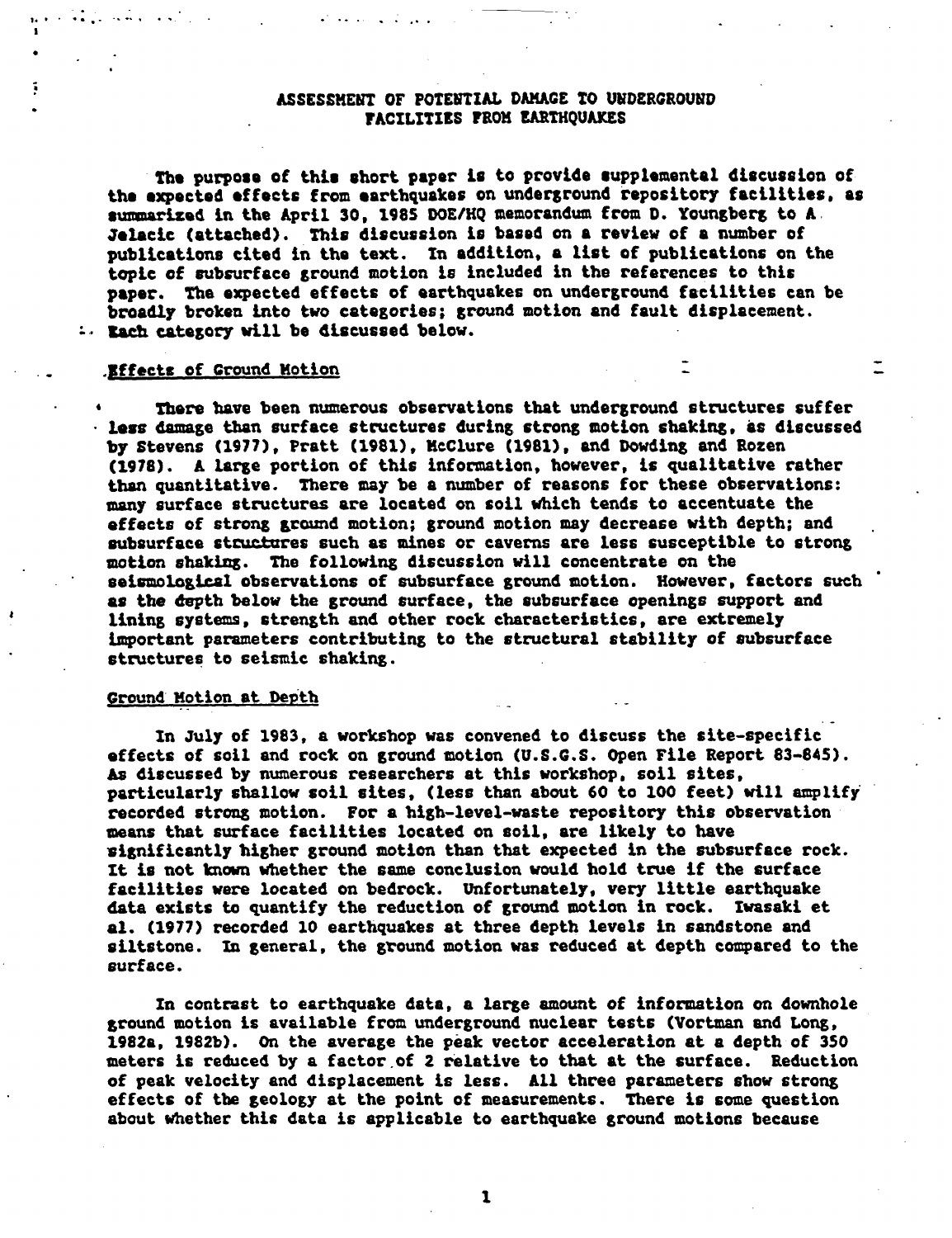these measurements are relatively close to the nuclear tests where the source **effect** differences compared to **an** earthquake are most significant. Until the question is fully resolved, this date will be of limited use.

#### Empirical Correlations of Damage and ground Motion

Other qualitative assessments of earthquake effects on underground openings may be made based on empirical correlations developed from performance data on damage or lack of damage to rock tunnels and openings, and peak ground motion parameters of earthquakes. As stated by Owen and Scholl (1981) the following conclusions may be drawn.

- Little damage occurred in rock tunnels for ground surface accelerations below 0.48 and ground surface velocities below 28 inches per second. Dowding and Rozen (1978) found that there was no. damage in either lined or unlined tunnels for ground surface accelerations up to 0.19g and ground surface velocities up to 8 inches per second. For ground surface accelerations between 0.19g and 0.4g, they found a few cases of minor damage, such as falling of loose stones and cracking of brick or concrete linings,
- Severe damage and collapse of tunnels from shaking occurred only  $\bullet$ under extreme conditions. Dowding and Rozen (1978) observed that no collapse occurred for ground surface accelerations up to O.5g (ground surface velocities up to 36 inches per second). Severe damage to the lining or portals from strong shaking was usually associated with marginal construction, such as brick or plain concrete liners and the lack of grout between wood lagging and the overbreak. Poor soil or incompetent rock also seemed to contribute to the susceptibility of tunnels to damage.

These conclusions should be used qualitatively because they are dependent on a number of assumptions including the use of a specific attenuation relationship to assess ground motion at the tunnel sites. If a different attenuation relationship were used, the results may be different. There also was no attempt to correlate damages with the duration of strong shaking. Additionally, the performance data for the tunnels and openings represented a wide variety of construction methods and support systems which may not be applicable to an individual site. Finally, there may be combinations of structure and rock characteristics not included in the data set surveyed which are more susceptible to ground motion damage.

#### Design Considerations

With respect to the design of a large underground opening in a seismic zone, Hendron and Fernandez (1983) discuss dynamic and static considerations for underground chambers. They state that the primary objective of a support system for a large underground opening is to provide temporary and permanent stability of the roof and walls of the opening under static loading and earthquake effects. Suggested steps include:

- determine the magnitude of the static load to be supported
- determine the magnitude of the dynamic load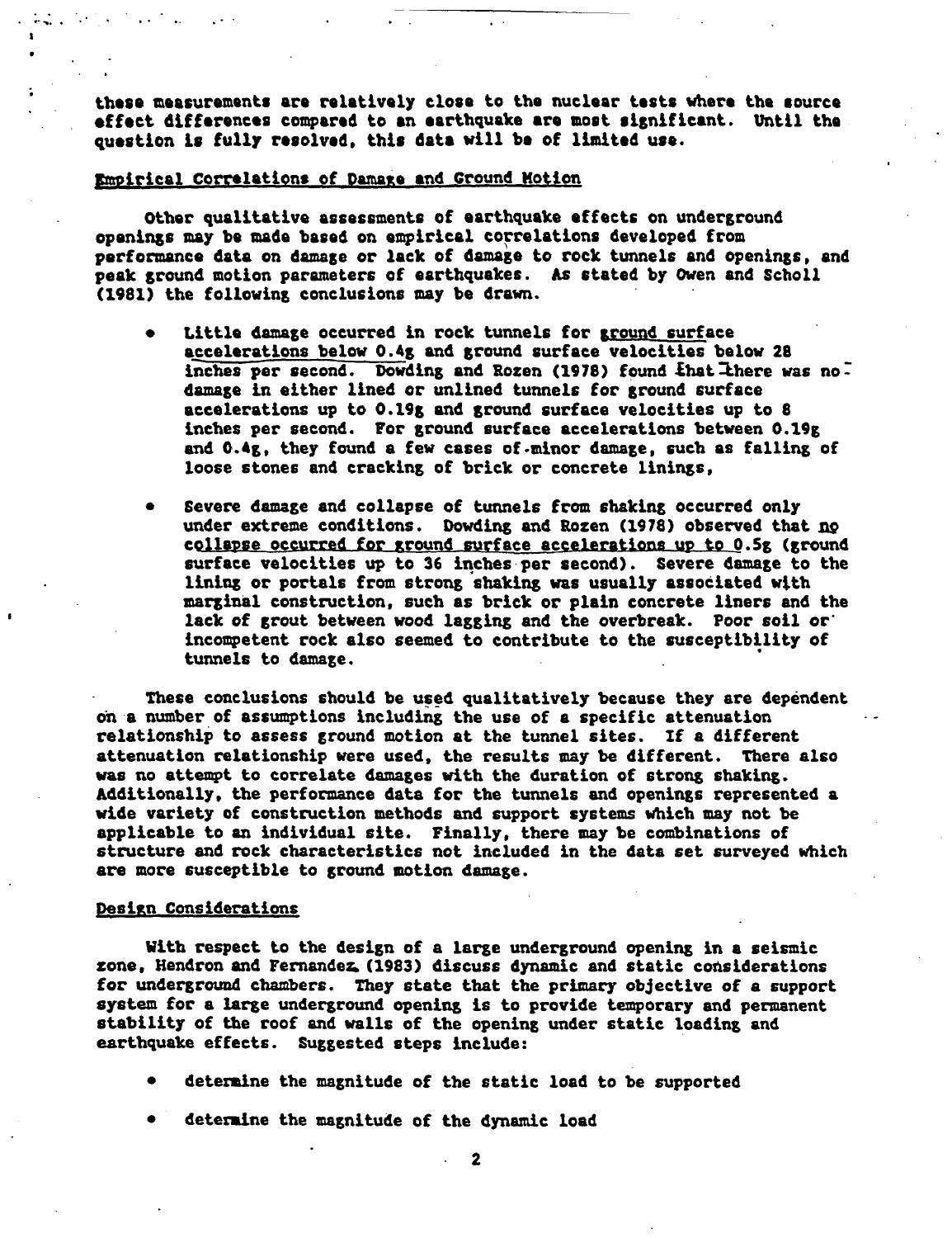analyze the potential support alternatives to identify the most critical loading conditions for each **type** of support.

One conclusion that Hendron and Fernandez (1983) draw is that rock bolt support systems **have** the advantage of being more **flexible** in accommodating unexpected loading conditions likely to develop in a chamber. In addition, their support capacity is less sensitive to the construction process. Their article should be consulted for the full details of the discussion.

In summary, observations suggest that mines and tunnels are less susceptible to strong ground motion than surface facilities. Ground motion is likely to be lower in the subsurface, particularly if the surface facilities are located on soil.

#### Effects of Fault Displacement

As discussed by Owen and Scholl (1981) and Duke and Leeds (1959), severe tunnel mine **damage** appears to be inevitable when the tunnel or mine is crossed by a fault which slips during an earthquake. Relative to a high level waste repository, these observations suggest that it will be extremely important to; 1) determine if active faults exist in the subsurface at the site; 2) determine the likelihood of movement for both the preclosure and postclosure time frames; 3) determine the significance of potential fault displacements. The impacts of displacements could include radionuclide exposure risk, safety hazard to personnel and subsurface structures and equipment, and plans to continue operation if an event were to take place.

#### Relationship to Seismotectonic Position Paper

As presently planned, the conceptual approach to seismotectonic assessments for licensing a repository (discussed in the annotated outline of the seismic/tectonic position paper) includes both the preclosure and postclosure evaluations of tectonic event impacts on subsurface facilities Each site will have to develop a framework or logic diagram to address a variety of tectonic issues which may impact the subsurface facilities. The general framework is likely to be:

- Event identification and assessment of likelihood
- Types of damage and/or failure modes of subsurface structures and components
- Expected impacts of damage and failure of components (such as radionuclide releases)
- Consequences (injuries, deaths, exposures)

For example the following text outlines some of the issues which may need resolution, or investigation, in determining the impacts on subsurface facilities of tectonic events for the preclosure time frame (postclosure consideration were not developed at this time). This list is not meant to be exhaustive, but outlines some of the issues likely to be included.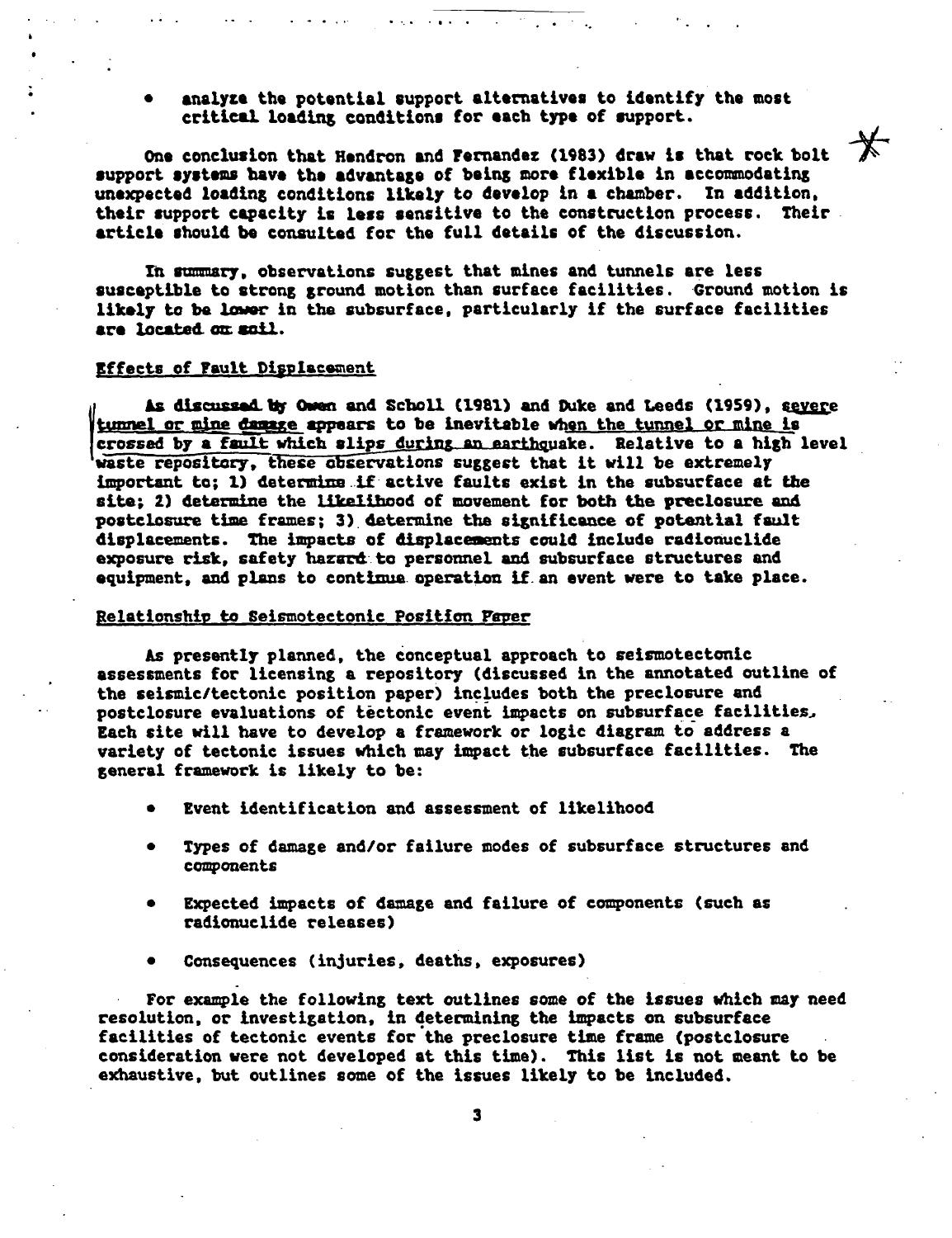### Preclosure Tectonic Events - Subsurface Facilities

#### Types of Events

- earthquake ground motion in the subsurface
- earthquake fault displacement
- induced seismicity (includes weapons testing)
- probability and uncertainty analysis of each phenomena

#### Potential Repository Component Failure Items

- shaft liners  $\bullet$
- shaft and borehole seals
- headframe and associated hoist system equipment
- pumps

 $\rightarrow$ 

 $\widetilde{\mathcal{C}}$ 

- underground openings and drifts
- waste canisters (number and types of failure)
- ventilation systems
- other suspended utilities such as wiring and compressed air pipes

#### Types of Consequences and Risk

- flooding of repository  $\bullet$
- loss of retrievability  $\bullet$
- $\bullet$ radionuclide releases and exposures
- injuries and deaths

For the preclosure, relating the list above to the previous discussion on potential damage to underground facilities one can qualitatively conclude that:

- the probability of events causing damage is likely to be low only  $\bullet$ large ground motions, which are likely to be low probabilities will cause damage - given what is currently known about the tectonics of the candidate sites, fault displacement probabilities are also likely to be very low (less than  $10^{-4}$  to  $10^{-5}$  per year).
- damage to subsurface facilities from either ground motion or fault  $\bullet$ displacement is likely to be localized - this may indicate that potential radionuclide release may not be significant because few if any canisters would be damaged.
- potential flooding should be investigated particularly if the mitigative system is adversely affected by the earthquake. The flooding could impact retrievability.
- other systems used in retrievability, such as the shaft (at, for  $\bullet$ example the soil/rock interface if it exists) hoist, and transporter systems may be issues for consideration regarding seismic design requirements.

These conclusions should be considered qualitative and non-site specific. Site specific data and performance assessment models will be needed to make final conclusions regarding potential impact of earthquakes on underground facilities. In addition to the conclusions above, it is recommended for the Nevada Project that they investigate if it is feasible to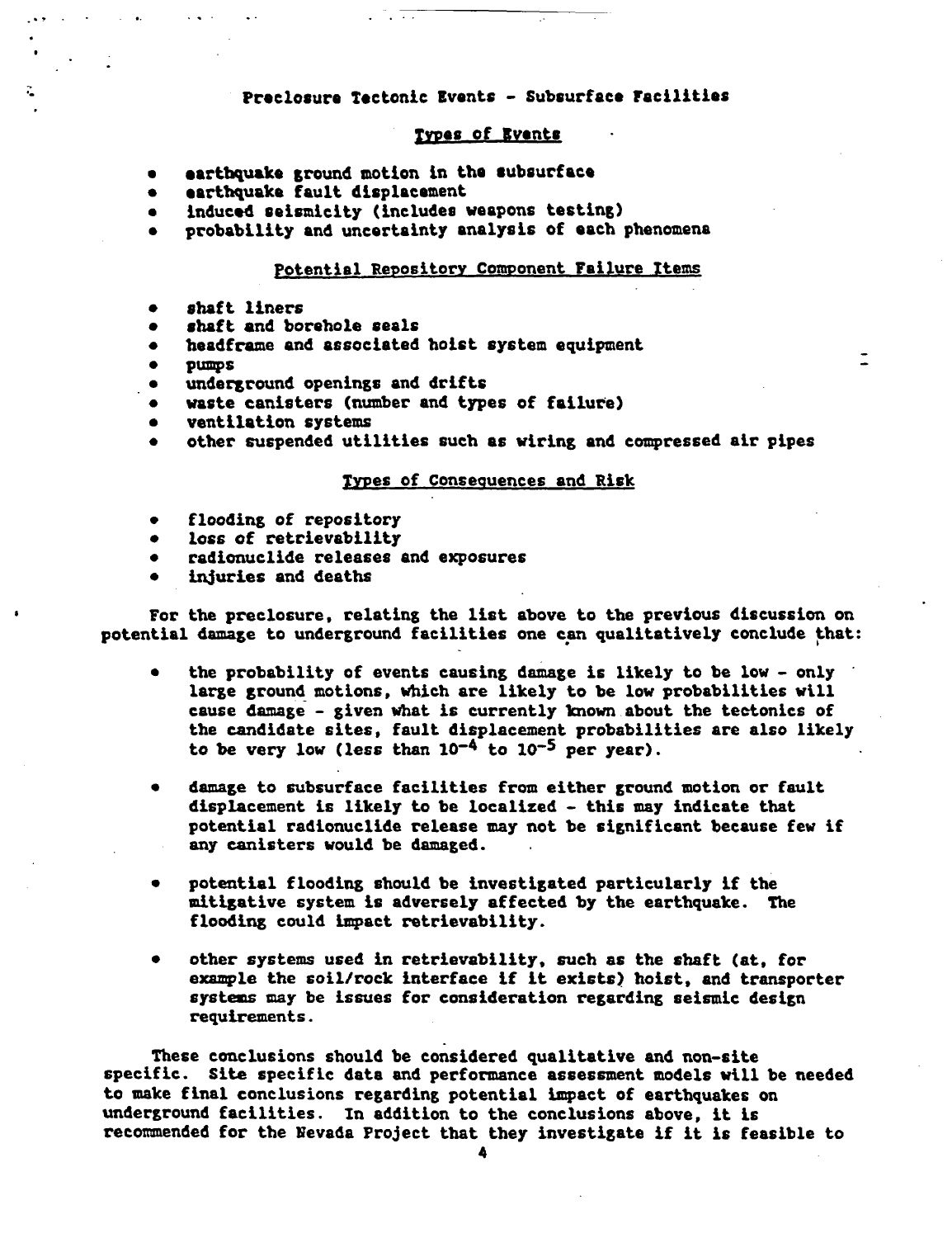**estimate** shaking at the tunnel sites (such as G Tunnel) from the weapons tests within Yucca Flat **and** Rainer Mesa. This would be good qualitative evidence supporting levels of ground motion below which no damage is caused to the subsurface support systems.

 $\pm$ .

 $\bullet$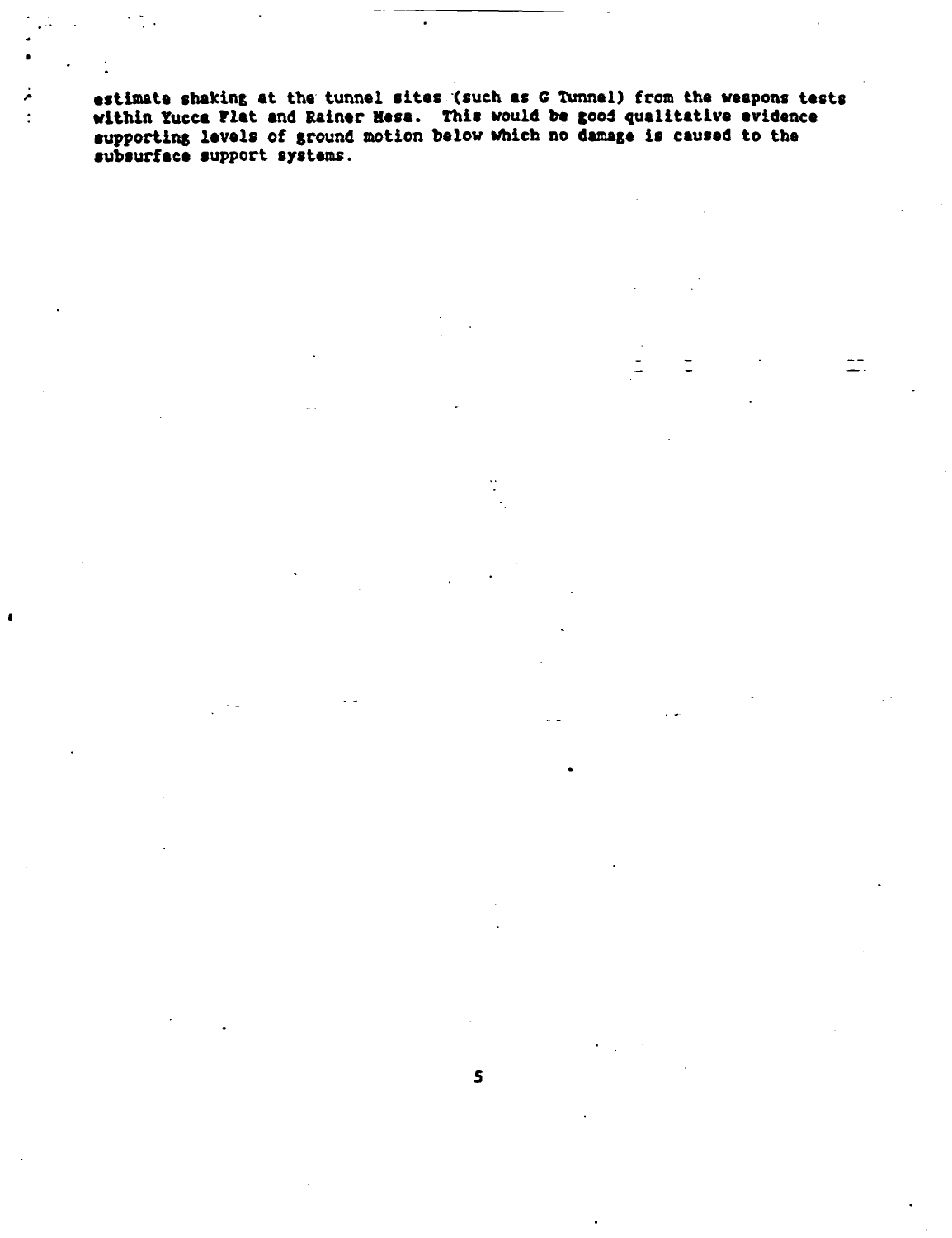#### References **and Selected** Bibliography

**Amis,** H.W., 1984. Dynamic Response of Underground Openings in Discontinuous Rock, Atomic Energy of Canada Limited, Report AECL-7797.

անդեր և համար գործությունները։<br>«Գերգում է չոր երգի առանց է համար համար է չոր եր

Duke, C.M. **and** D.J. Leeds, 1959, Effects of Earthquakes on Tunnels, in Protective Construction in a Nuclear Age, v. 1, Proc. 2nd Protective Construction Symp., Santa Monica, Calif., J.J. O'Sullivan, ed.: New York, The Macmillan Co., p. 303-328.

Dowding, C.H. and A. Rozen, 1978, Damage to Rock Tunnels from Earthquake Shaking, J. Geotechnical Eng. Div., Am. Assoc. Civil Eng., Vol 104, No. GT2, p. *175-191.*

Dowding, C.H., 1978, Seismic Stability of Underground Openings, Proceedings of Ist International Symposium, Storage in Excavated Rock Caverns, Stockholm, Sweden, Pergamon Press, vol. 2, pp. 231-238.

Dowding, C.H., Belytschko, T.B., and Yen, H.J., 1984, Response of Caverns in Jointed Rock to High Frequency Earthquake Motions, Proc. Eighth World Conference on Earthquake Engineering, San Francisco, California, July, V7, p. 47.

Hendron, A.J. and Fernandez, G., 1983, Dynamic and Static Design Considerations for Underground Chambers, Proc. of a symposium on Seismic Design of Embankments and Caverns, ASCE National Convention. Philadelphia, Pennsylvania, May, p. 157.

Howard, T.R., (editor), 1983, Seismic Design of Embankments and Caverns, Proceedings of a Symposium sponsored by ASCE Geotechnical Engineering Division in conjunction with the ASCE National Convention, Philadelphia, Penn., 5/16-20/1983, p. 1-201.

Inouye, W., 1934, Comparison of Earthquake Shakings Above Ground and Underground, Bull. Earthquake Res. Instit., Univ. of Tokyo, 12:712-741.

Iwasaki, T., S. Wakabayashi, and F. Tatsuoka, 1977, Characteristics of Underground Seismic Motions at Four Sites around Tokyo Bay, Wind and Seismic Effects, Proceedings of the Eighth Joint Panel Conference of the U.S./Japan Cooperative Program in Natural Resources, NBS Special Bulletin 477, pp. III-41-III-56.

Ivasaki, T., Kawashima, K., and Takagi, Y., 1981, Seismic Response of Subsurface Ground with Use of Measured Underground Acceleration, Proceedings, International Conference on Recent Advances in Geotechnical Earthquake Engineering and Soil Dynamics, St. Louis, Missouri, vol 2, May, pp. 537-540.

Joyner, W.B., Warrick, R.E., and Oliver, A.A. III, 1976, Analysis of Seismograms from a Downhole Array in Sediments Near San Francisco Bay, Bulletin of the Seismological Society of America, vol. 66, No. 3, pp. 937-958, June.

Kanai, **K.** and T. Tanaka, 1951, Observations of the Earthquake Motion at Different Depths of the Earth. Part I, Bull. Earthquake Res. Inst. 29, p. 107.

6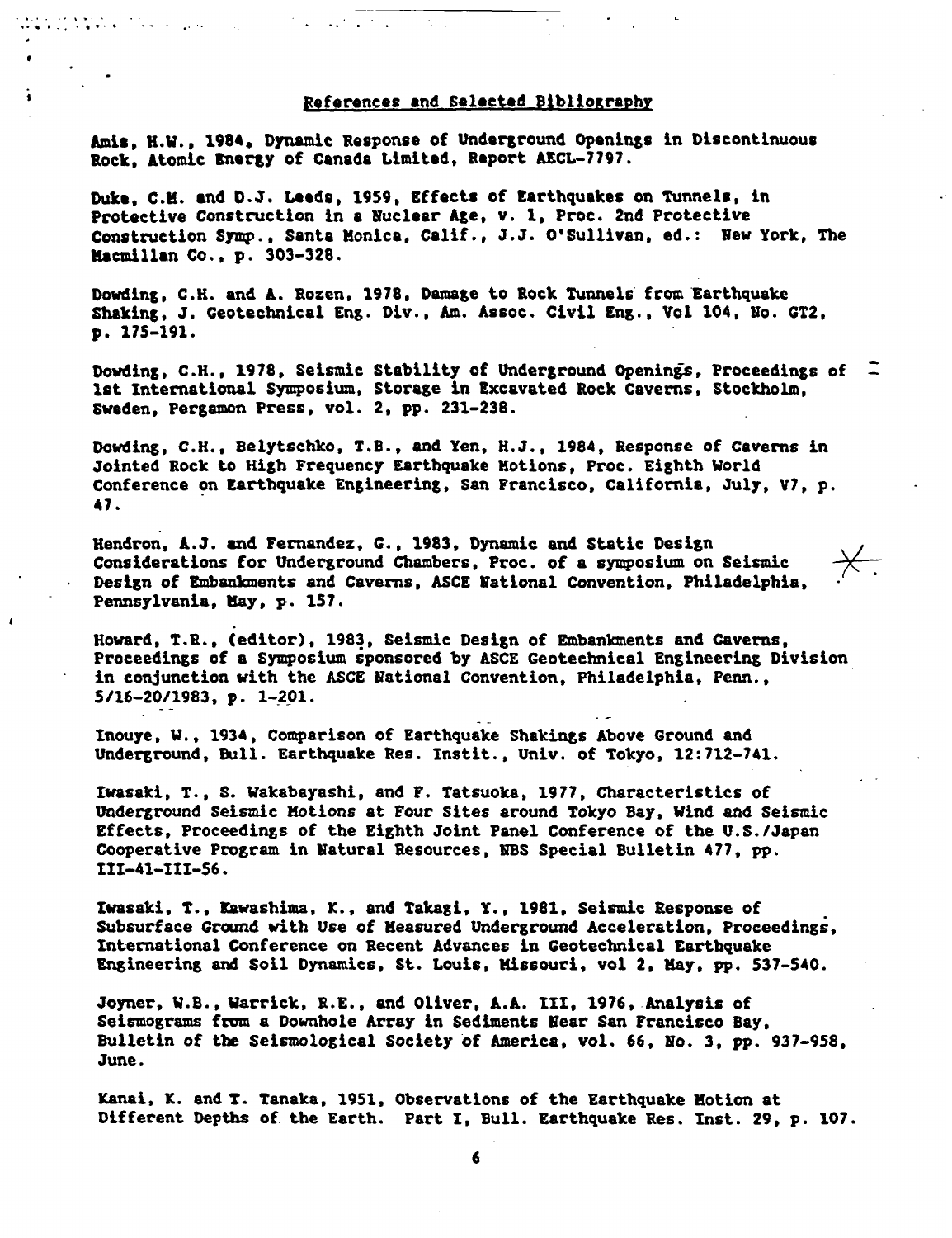Kanai, K., K. Osada, and S. Yoshizawa, 1953, Observational Study of Earthquake notion in the Depth of the Ground. IV (Relation Between the Amplitude at Ground Surface and the Period). Bull. Earthquake Res. Inst. 31, 228.

المتأخرة المعتب

٠.

Kuasel, **T.R.,** 1969, Earthquake Design Criteria for Subways Journal of the Structural Division, ASCE, vol. 95 **no.** ST6.

McClure, C.R, 1981, Damage to Underground Structures During Earthquakes, Proceedings Seismic Performance of Underground Facilities, 1974, E.I. du Pont de Nemours & Co., p. 75.

McGarr, A., Green, R.W.E., and Spottiswoode, S.M., 1981, Strong Ground Motion of Mine Tremors: Some Implications for Near-source Ground Motion Parameters: Bulletin of the Seismological Society of America, Vol. 71, No. 1, February, pp. 295-319.

Marine, J.W., (editor), 1982, Proceedings of Workshop on Saismic Performance of Underground Structures, E.I. du Pont de Nemours & Co., Savannah River Laboratory, 2/11-13/81, p. 1-367, Report DP-1623.

Owen G.N. and Scholl, R.E., 1981, Earthquake Engineering of Large Underground Structures: Prepared for the Federal Highway Administration and the National Science Foundation, FHWA/RD-80/195, January.

Pratt, H.R., W.A. Hustrulid, and D.E. Stephenson, 1978, Earthquake Damage to Underground Facilities, prepared for the U.S. Dept. of Energy by E.I. du Pont de Nemours & Co., Savannah River Laboratory, under contract no. AT (07-2)-i.

Pratt, H.R., 1981, Earthquake Damage to Underground Facilities and Earthquake Related Displacement Fields, Proceedings Seismic Performance of Underground Facilities, E.I. du Pont de Nemours & Co., p. 43.

Rozen, A., 1977, Response of Rock Tunnels to Earthquake Shaking. Master of Science Thesis in Civil Engineering, MIT.

Spottiswoode, S.M. and McGarr, A., 1975, Source Parameters of Tremors in a Deep-level Gold Mine, Bull. Seism. Soc. Am. 65, 93-112.

Stevens, P.R., A Review of the Effects of Earthquakes on Underground Mines, U.S. Geol. Survey. Open-File Report. 77-313, 47 pp. 1977.

United States Geological Survey, 1983, Proceeding of Conference XII, A Workshop on Site-specific Effects of Soil and Rock on Ground Motion and the Implications for Earthquake Resistant Design, U.S.G.S. Open File Report 83-845.

Vortman, L.J., and J.W. Long, 1982a, Effects of Repository Depth on Ground Motion - The Pahute Mesa Data, Sandia National Laboratories, SAND82-0174.

Vortman, L.J. and J.W. Long, 1982b, Effects of Ground Motion on Repository Depth the Yucca Flat Data, Sandia National Laboratories, SAND82-1647.